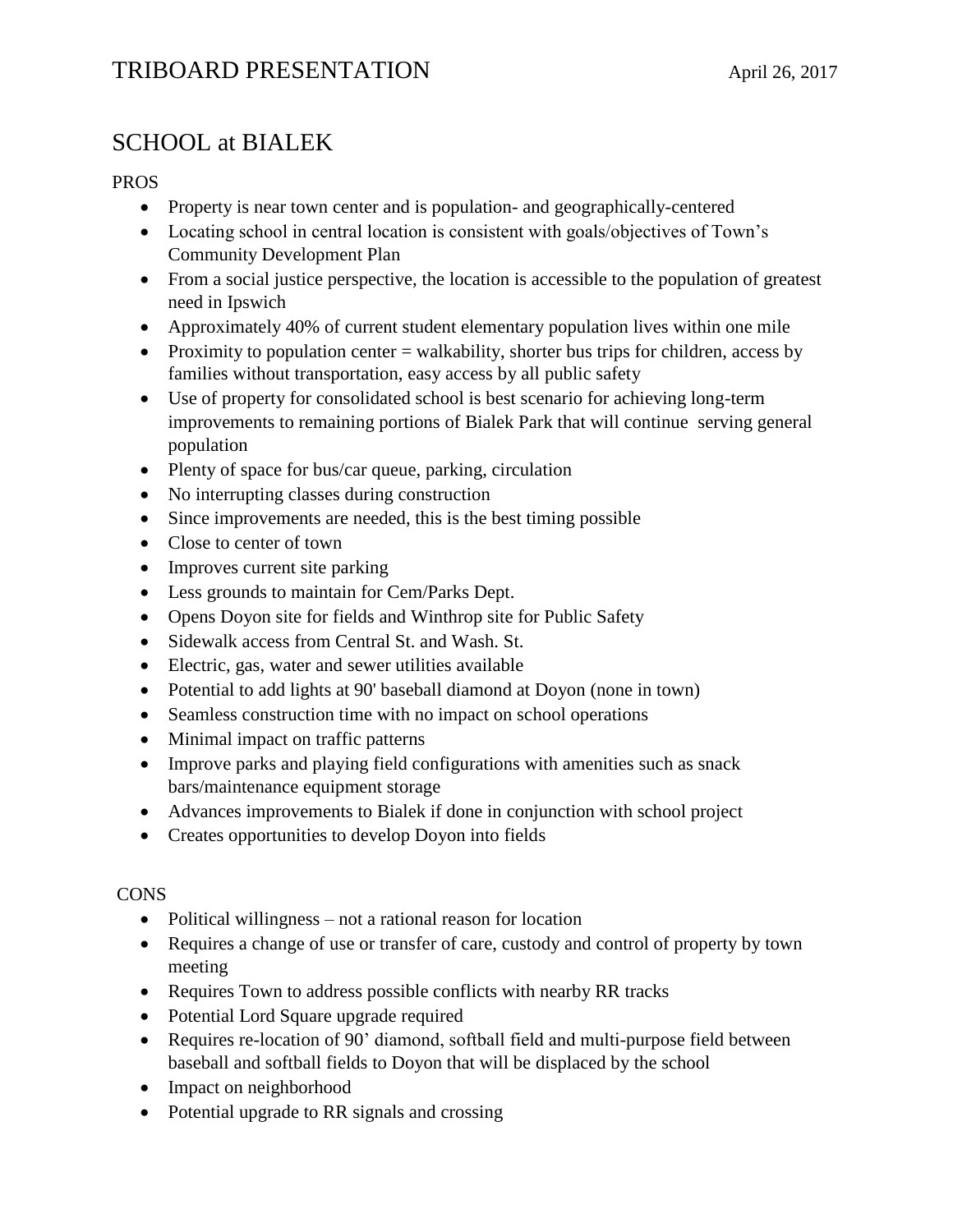## TRIBOARD PRESENTATION April 26, 2017

## SCHOOL at DOYON

### PROS

- No change of use Already a School site
- Does not require a change of use or transfer of care, custody and control of property by town meeting
- Largest of 3 sites
- Improvements to athletic fields after construction
- No impact on traffic patterns
- Plenty of room for onsite space for bus/car queue, parking, circulation
- Plenty of open space / better location for education opportunities example: natures classroom
- Site abuts state forest- natural education space
- No impact on neighborhood
- Additional playing fields nearby (Mile Line)
- Site driveway/access can readily accommodate vehicular traffic
- Site can accommodate all of the school's parking requirements
- Politically easily available not a rational reason for location
- Water and electric utilities available
- Onsite septic system discharges wastewater into Bull Brook watershed

### **CONS**

- Distance from population center longer bus rides for students, not walkable
- Approximately 15% of current student elementary population lives within one mile
- Potential access issues for families transportation needs
- Location not consistent with community development plan
- Does not advance improvements to Bialek delays these
- No sewer utility to site
- Lack of natural gas service is an issue that would need to be resolved
- Minor impact to school operations during construction
- Potential loss of one athletic field